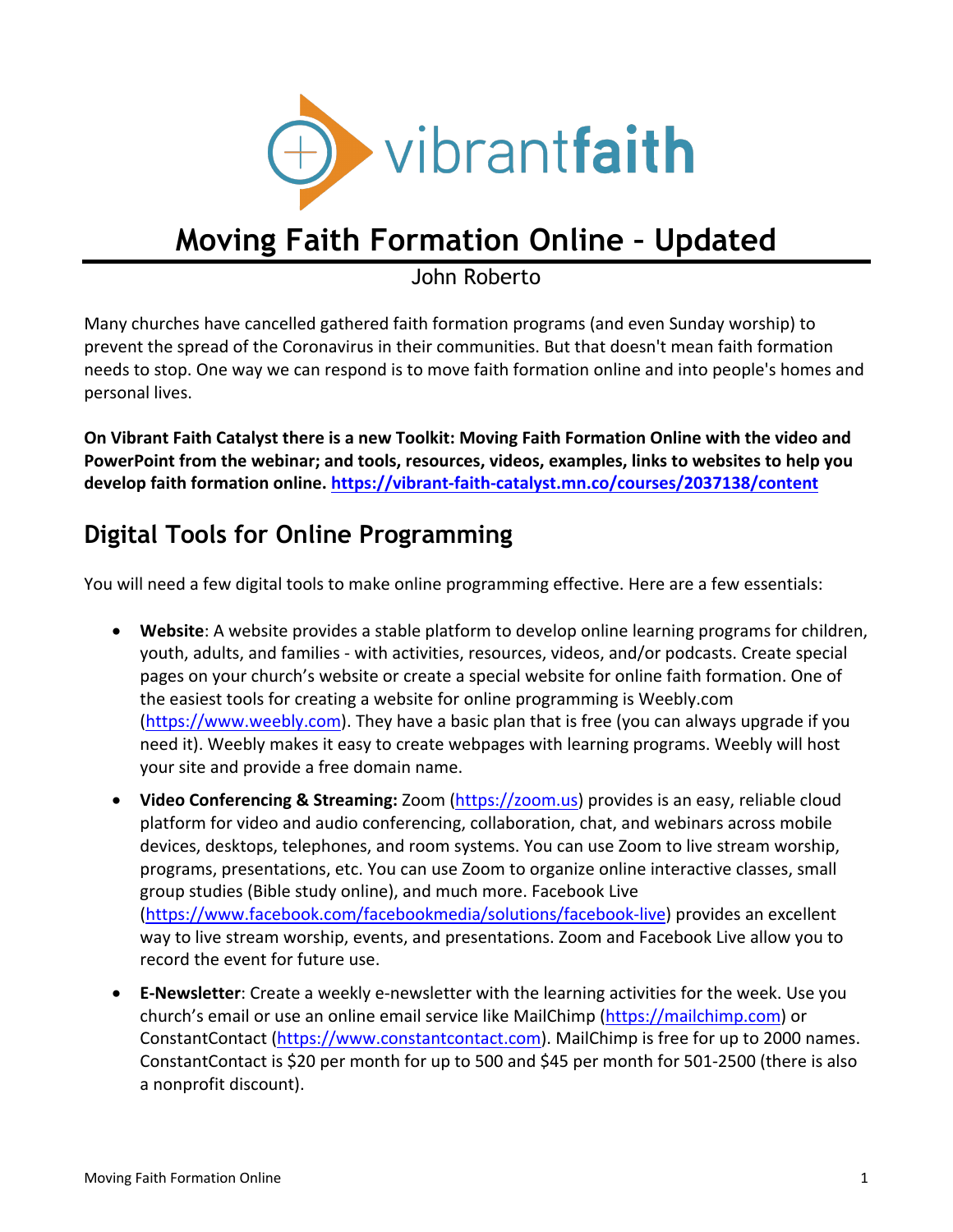- **Texting**: Use texting to send reminders and links to activities on the faith formation website There are a variety of texting apps (free) that you can use with iOS and Android. Check out GroupMe – app and web-based interface (https://groupme.com/en-US), Telegram—app and web-based interface (https://telegram.org), WhatsApp (https://www.whatsapp.com), and Viber (https://www.viber.com).
- **Facebook Group**: Organize Facebook Groups that are targeted to the audience for each of your online programs. You can organize groups for adults to discuss the Sunday Scripture readings or to share insights from an online Bible study or theology course. You can organize groups for parents to share their family experiences with the Bible story of the week or prayer practice.
- **Online Learning Platform**: There are members of your church (such as a teacher) who have experience in using online learning platforms like **Edmodo** (https://new.edmodo.com). Edmodo is free for individual teachers and classes. An online learning platform provides a way to connect children and youth (and parents) with teachers/leaders and the content in a safe environment. This can provide a long-term format for blending gathered and online learning. **Google Classroom** (https://edu.google.com/products/classroom/?modal\_active=none) helps students and teachers organize assignments, boost collaboration, and foster better communication. Google Classroom is a free web service, developed by Google for schools, that aims to simplify creating, distributing, and grading assignments in a paperless way. The primary purpose of Google Classroom is to streamline the process of sharing files between teachers and students.

# **Strategies for Online Programming**

Here are a few ideas to help you think about how to organize online programming for the people in your church. Since it's online you might want to partner with other churches in your area to develop the digital platform and curate the resources.

- 1. **Redesign your gathered program into an online program**. Use the lesson plans or program designs you already have and redesign them into self-directed online learning sessions for individual or family use. You can publish these sessions on a website or use a learning platform like Edmodo. You can also create a Facebook Group for interaction and discussion.
- 2. **Focus on the Sunday Scripture readings and/or the church year season**. There is an abundance of resources on the Sunday readings that would make it easy to develop a webpage for each Sunday with the readings, a video, a podcast, and activities for different age groups.
- 3. **Develop a weekly theme or focus for the online program.** This could take the form of a "Bible Story of the Week" or a "Christian Practice of the Week." Develop a webpage with the content (print, audio, video) and activities for the week.
- 4. **Develop online mini-courses**. This is could take the form of a short course on prayer practices (varieties of ways to pray) or the study of a book of the Bible (pick a book with lots of online resources like the Gospels) or an exploration of social justice issues (lots of video and websites to explore different issues).
- 5. **Use live streaming for presentations or a mini-course**: Offer a presentation or course online via streaming that is delivered to people at home. The guest presenter and the host are the only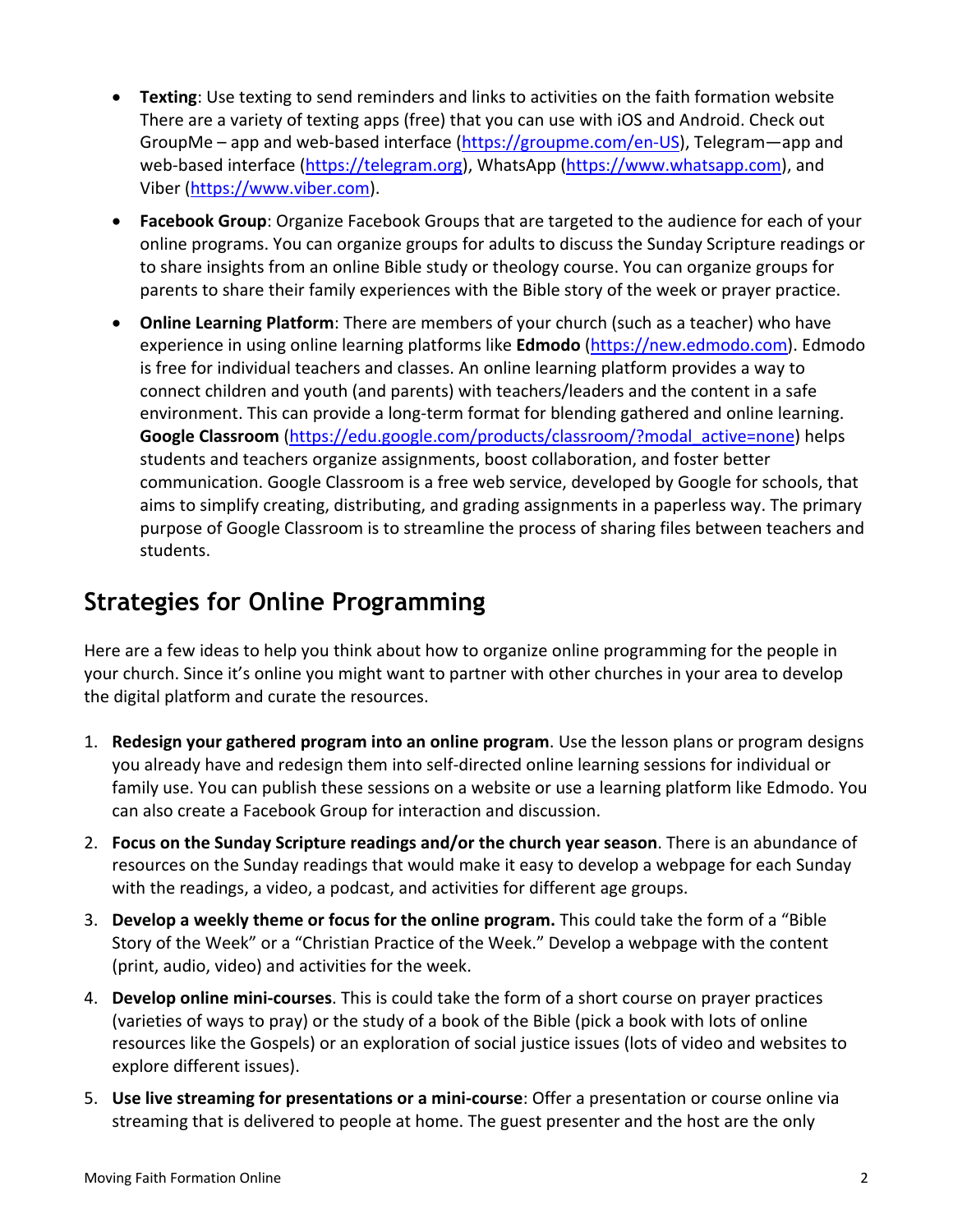people online while everyone watches on their laptop, tablet, or television. People can ask questions via a chat box. Live streaming can be used for all age groups. You can use Zoom video conferencing (https://zoom.us), which is free for a 40 minute session, or Facebook Live (https://www.facebook.com/facebookmedia/solutions/facebook-live), also free.

6. **Provide a variety of resources for independent learning.** There are so many online programs that we can offer people, especially adults. Develop a webpage for self-directed independent learning with courses from seminaries, universities, websites, etc.

# **Online Resources**

I have selected a variety of great resources that are either free or low cost that you can use to develop online faith formation programming for all ages in your faith community. Many of these resources can be utilized to provide weekly faith formation for all ages in your faith community. If you are using a published program or textbook from a Christian publisher, be sure to check-out their website for online learning resources. Several publishers have produced digital versions of their textbooks.

A good resource for keeping up to date on faith formation resources is the **Building Faith** blog and website from the Center for Ministry of Teaching. Building Faith offers practical resources for ministry with children, youth, and adults with articles, advice, reviews, features, and resources for Christian formation with people of all ages. Go to https://buildfaith.org.

# **Children's Faith Formation (and Parents)**

# **Amplify Media: Free Resources**

During this time churches are having to make tough decisions about how to remain close as a faith community when they can't gather together. Amplify has made several resources free and accessible for churches to participate in a church-wide or group study and children's content to keep them engaged in the Bible.

# **Bible App for Kids: https://bibleappforkids.com**

The Bible App for Kids is a free app for Android, Apple, and Kindle devices, available in over 50 languages. The App introduces children to 41 of the "big" Bible stories and helps them understand the overall story that the Bible is telling. Throughout each story, fun, interactive animations keep children engaged, and select stories even include games designed to help them learn, understand, and retain important Bible story concepts.

# **Catholic Kids Media: YouTube Channel**

Catholic Kids Media provides quality Catholic programming for kids to help parents and teachers instruct children in the Catholic faith and practices. These videos tackle questions such as "What is the Eucharist?" and "What is the Trinity?"

# **Children's Ministry: https://childrensministry.com**

ChildrensMinistry.com from Group Publishing has a library of lesson plans for all children of all ages on a wide variety of themes or topics, as well as on holidays throughout the year. In addition to the library of lesson plans, there is a library of Bible activities and teaching tips for leaders.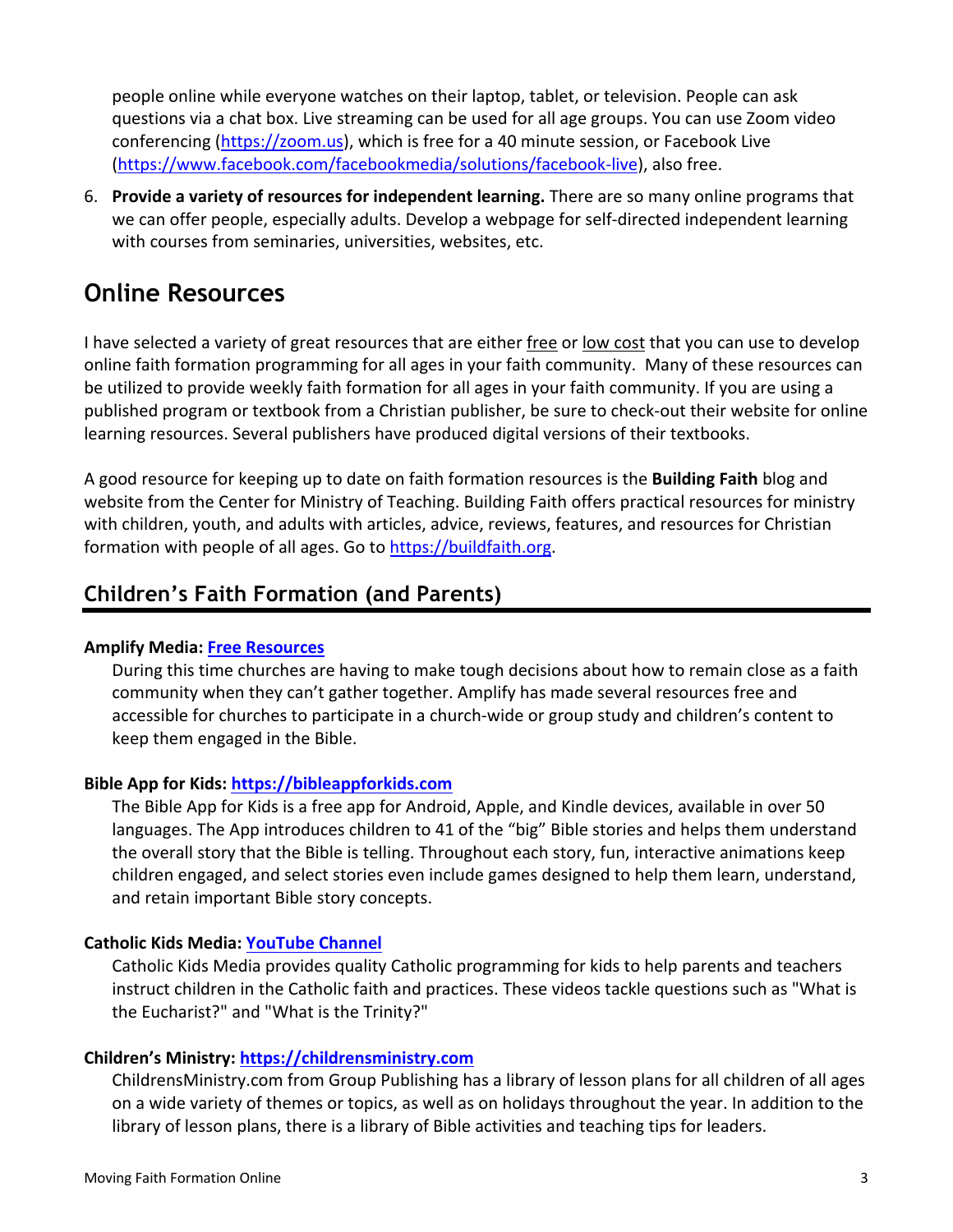### **Episcopal Children's Curriculum (ECC): Curriculum Website**

The Episcopal Children's Curriculum is a thematic Sunday school curriculum tied to the seasons of the church year. It was developed by the Center for the Ministry of Teaching under the direction of the Rev. Locke E. Bowman, Jr. and Amelia J. Dyer, Ph.D. Although no longer in print, ECC curriculum materials are available for free download.

### **Lesson Plans that Work: https://lessonplansthatwork.org**

Published by The Episcopal Church and designed to follow the Revised Common Lectionary, these lesson weekly plans include sessions for young children, for older children, and usually a lesson plan for adults. Intergenerational lesson plans are available for many major feast days throughout the liturgical year. Most lesson plans are based on the Gospel, and some also have an Old Testament Lesson Plan.

# **Life.Church Open Network Resources for Young Children: https://open.life.church/categories/301 early-childhood**

Created to work in tandem with the Bible App for Kids, the Life.Church Open Network curriculum features interactive videos, leader training, in-class activities, and all support materials. This 23 unit, two-year curriculum teaches young children about Jesus and allows them to reinforce what they learn in church at home through the app.

# **Life.Church Open Network Resources for Elementary Age Children:**

### **https://open.life.church/categories/301-early-childhood**

The Life.Church Open Network elementary curriculum includes colorful, Bible-based series for elementary students of all ages. You'll find free lessons, videos, art, teacher guides, and in-class activities for children in  $1<sup>st</sup>$  grade through  $4<sup>th</sup>$  grade.

### **Loyola Press Catholic Resources: https://www.loyolapress.com/our-catholic-faith**

Loyola Press Catholic Resources are a library of activities for the family, liturgical year, prayer, sacraments, saints, Scripture and tradition, and Ignatian spirituality.

# **Ministry to Children: https://ministry-to-children.com**

Ministry to Children provides free lessons, activities, and printables. Download a single lesson plan or choose a curriculum series. There are thousands of Bible lesson plans and activities. You can search by Scripture, Bible story, or theme.

### **Minno Kids (formerly JellyTelly): https://www.gominno.com**

Instantly stream or download thousands of hand-picked episodes reflecting the Christian faith and values including 30 episodes of class VeggieTales and shows like What's in the Bible, Superbook, Friends and Heroes, and more. The goal is to help families connect with God through amazing stories, books, and resources. The monthly cost per family is \$6.99 (or \$69.99 per year).

# **The Pastoral Center: http://pastoral.center/coronavirus**

The online Pastoral Center is offering free downloadable resources for the coronavirus shutdown. We see this as a great opportunity to send faith home, encourage families to pray together, and empower parents. Resources can be emailed to your people: Free family Sunday services, faithoriented coronavirus handouts, lectionary reflections + a free pastoral leader guide.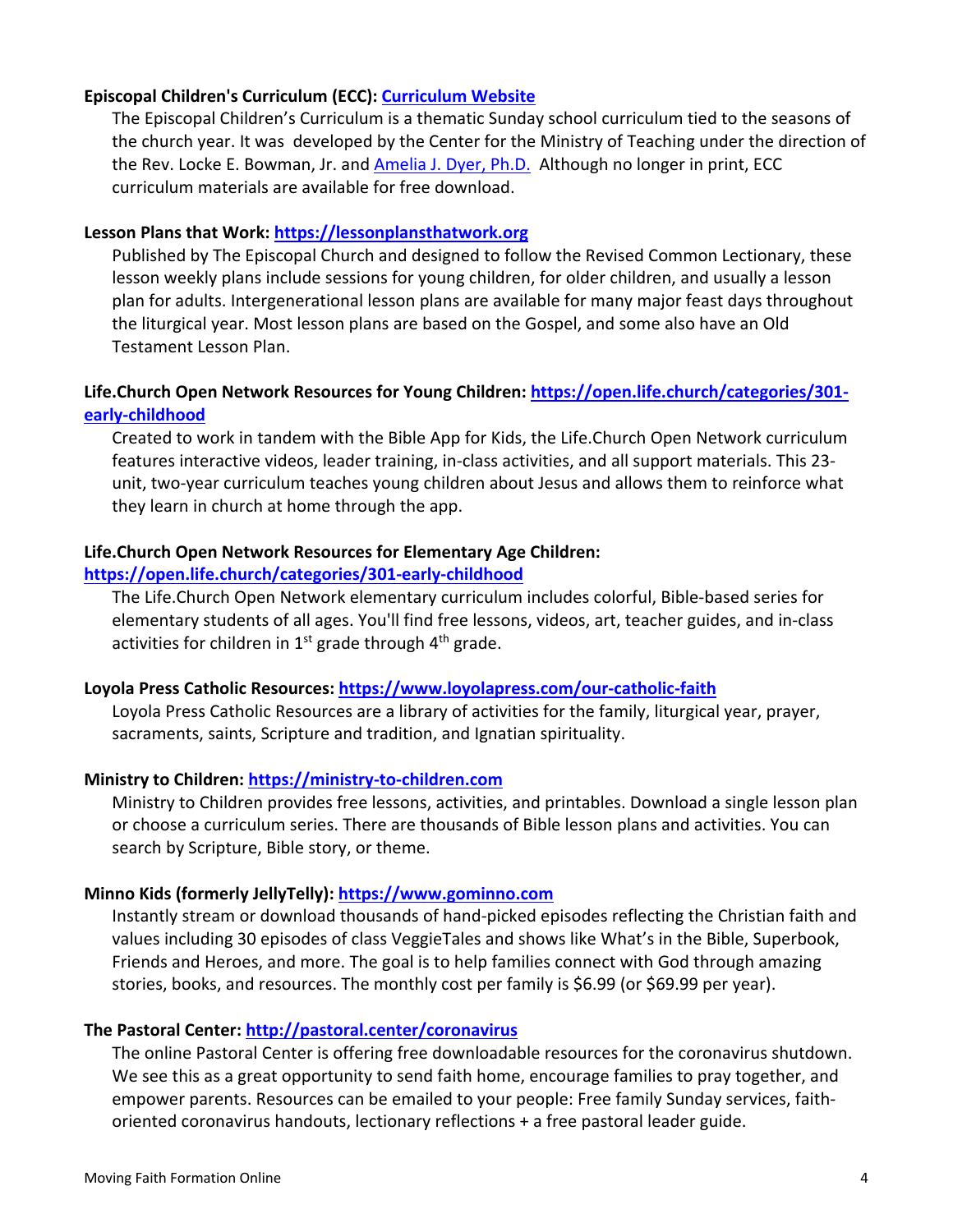### **The Religion Teacher: https://www.thereligionteacher.com**

The Religion Teacher provides a large collection of Catholic religious education activities for various liturgical seasons, topics, and age levels. The activities include crafts, worksheets, prayer ideas, etc.

### **Saddleback Kids Videos: YouTube Channel**

On this channel you'll see some of the videos Saddleback Church produces for Saddleback Kids curriculum, including a variety of Bible story videos that can easily be organized into a Bible program for children.

# **Adolescent Faith Formation**

### **Catholic Video Catechism for Teens: http://vcat.org**

The Video Catechism for Teens includes videos developed around the Creed, sacraments, morality, and prayer. At the heart of each video is a key message from the *Catechism of the Catholic Church*, presented in stories and language that make it more understandable for young people.

### **Episcopal Curriculum for Youth: Curriculum Website**

Episcopal Curriculum for Youth (ECY) is a thematic program developed by the Center for the Ministry of Teaching at Virginia Theological Seminary under the direction of Dr. Amy Gearey Dyer. Although it is no longer in print, all curriculum materials are available for free download. CY is offered in modular format for maximum flexibility. The materials may be used in any order for classes, retreats, or youth group meetings.

### **Faith Lens (ELCA): Faith Lens: https://blogs.elca.org/faithlens**

Faith Lens provides weekly Bible studies that engage youth and young adults in connecting world events with the Bible, faith, and everyday life.

# **Life.Church Open Network Resources for Grades 6-12: https://open.life.church/categories/267-6- 12th-grade**

Life.Church Open Network makes available engaging video dramas and Bible-based topics from the Switch curriculum for middle and high school series—complete with leader guides, youth pastor notes, video promos, and activities. There are over 100 topical sessions available for download.

### **Saint Mary's Press Resource Center: http://www.smp.org/resourcecenter**

The Saint Mary's Press Resource Center presents hundreds of free activities, videos, and teachings organized by theme (church, Jesus, morality, prayer, sacraments, Scripture, social justice). liturgical resources (liturgical events, prayer, and seasonal activities), activities, and media.

### **Youth Ministry: https://youthministry.com**

YouthMinistry.com from Group Publishing is a library of ideas, lessons, events, and service opportunities for youth ministry. The Lessons and Resources section provides ideas and inspiration for creating, planning and delivering weekly youth lessons.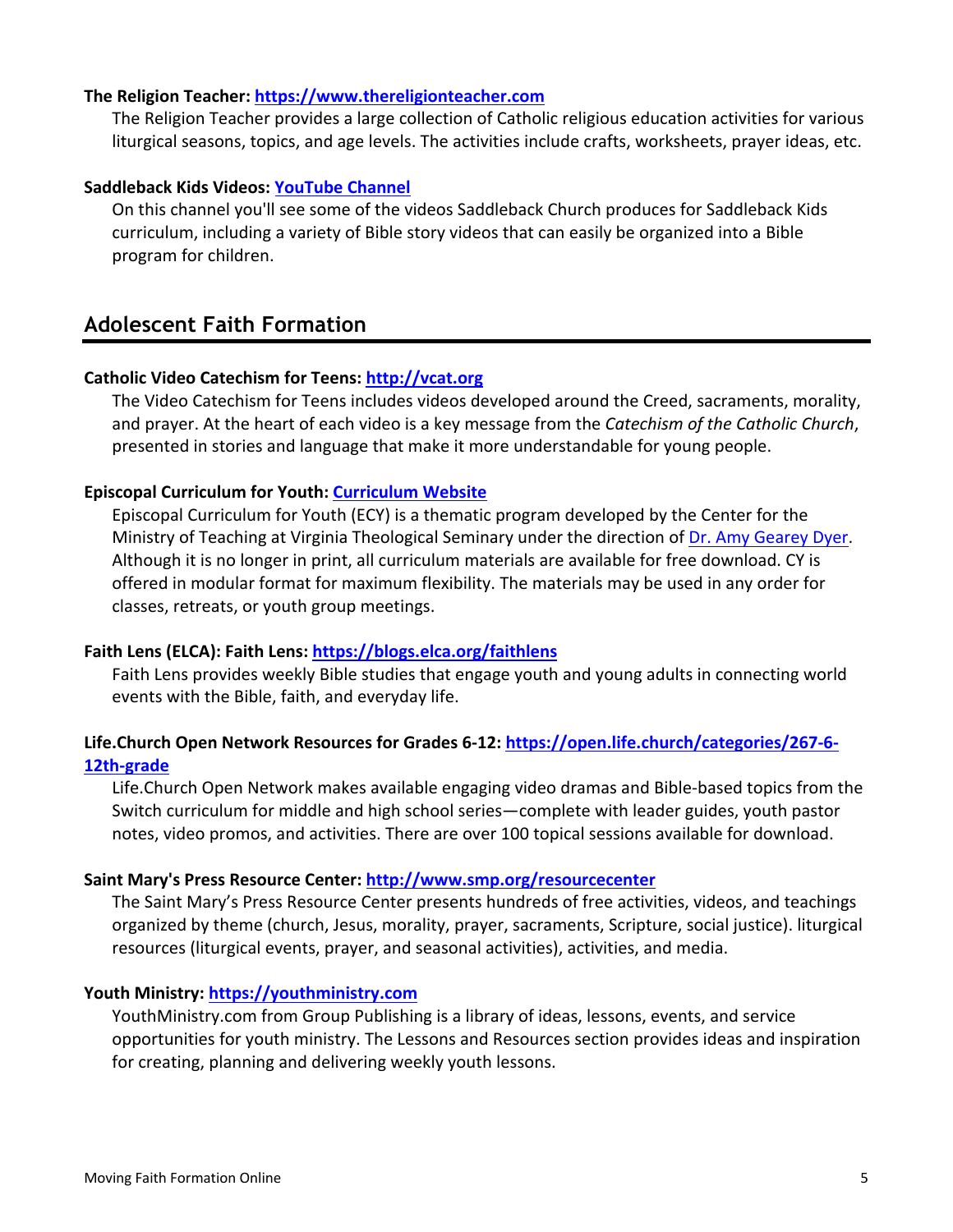# **Adult Faith Formation**

(For Bible versions/translations online the best source is Bible Gateway: www.biblegateway.com.)

### **Amplify Media: Free Resources**

During this time churches are having to make tough decisions about how to remain close as a faith community when they can't gather together. Amplify has made several resources free and accessible for churches to participate in a church-wide or group study and children's content to keep them engaged in the Bible.

### **BibleProject (https://bibleproject.com) and The Bible Project TV (https://bibleproject.com/stream)**

BibleProject is a nonprofit animation studio that produces short-form, fully animated Bible videos, podcasts, and Bible resources to make the biblical story accessible to everyone, everywhere. People can now stream BibleProject videos on their television at home using the most popular streaming devices: Roku, Amazon Firestick, and Apple TV.

# **Chuck Knows Church (Videos): https://chuckknowschurch.com**

Chuck Knows Church who helps people learn more about our church while inviting them to have deeper conversations. The Original Series is all the objects, symbols and terms we often hear in church. There are more than 100 episodes (2-6 minutes in length) available on a variety of topics that can easily be combined into multi-session programs.

### **Church Next - Online Adult Faith Formation: https://www.churchnext.tv/p/churchnext**

ChurchNext provides a wide variety of adult faith formation courses from expert teachers in Scripture, liturgy, and important Christian topics for a small fee. Adults can interact in a safe, online environment that's convenient, engaging, and affordable. They also have videos on YouTube: https://www.youtube.com/user/ChurchNext.

### **Daily Discipleship and Daily Faith Practices (ELCA): https://www.elca.org/Resources/Bible-Studies**

Daily Discipleship and Daily Faith Practices are downloadable Bible studies based on the lectionary used at Sunday worship (Revised Common Lectionary). These two-page Bible Studies connect the Word of God with daily life experiences and strengthen faith practices in everyday living.

### **Faith Gateway: https://www.faithgateway.com**

Faith Gateway is an online community for readers to discover great content and engage with Christian authors. Faith Gateway brings together content in many different forms: daily blog posts, book excerpts, devotionals, free downloads, videos, giveaways, contests, author chats, and more.

# **Life.Church Open Network Small Group Studies: https://open.life.church/categories/319-smallgroups**

Life.Church Open Network makes available the entire library of Life.Church resources for adults including over 100 small group studies on a wide range of topics.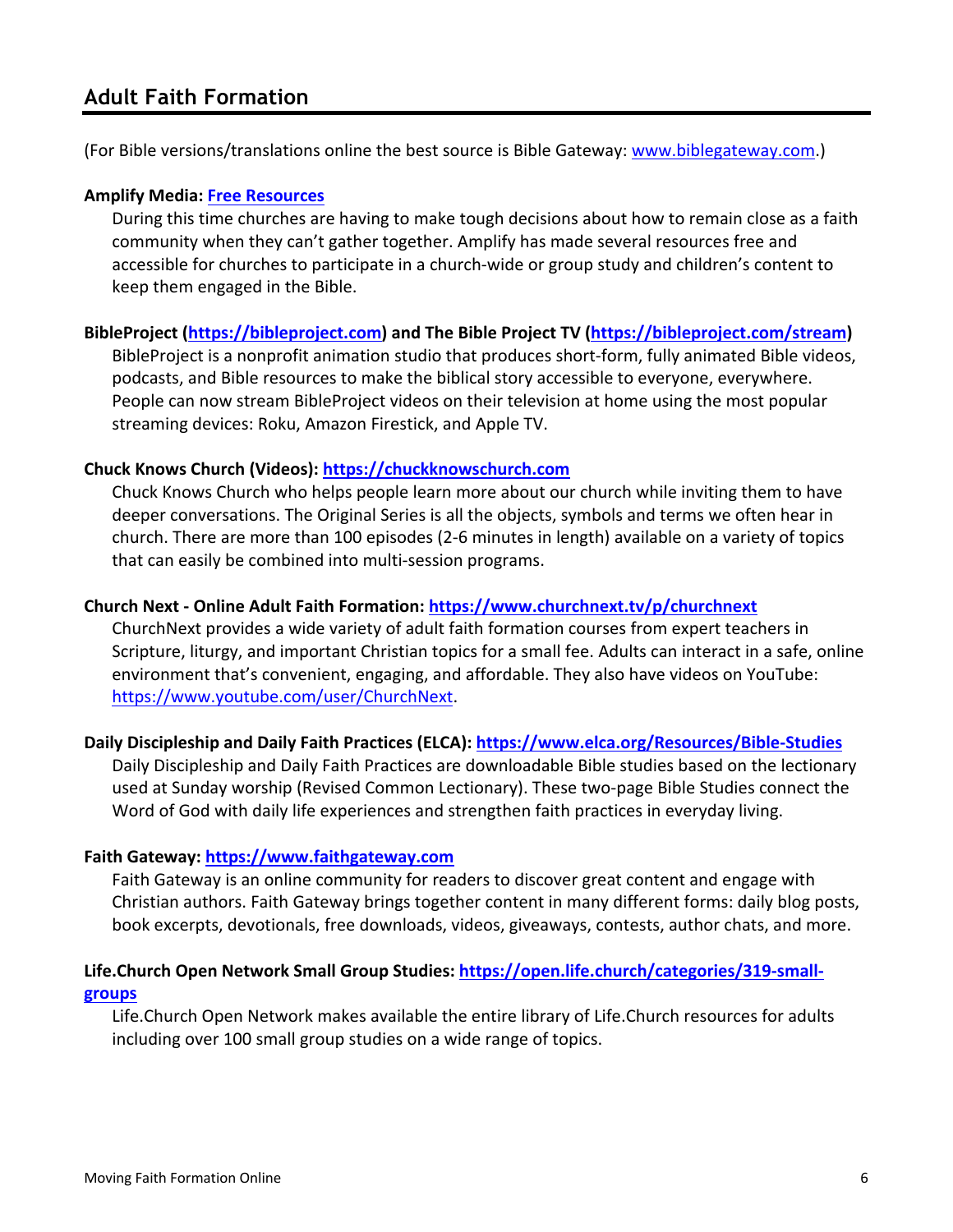# **Living Well: Christian Practices for Everyday Life (LifelongFaith Associates): Living Well: Christian Practices for Everyday Life**

*Living Well: Christian Practices for Everyday Life* presents twelve essential practices for a Christian way of life: Caring for the Body, Celebrating Life, Discernment, Dying Well, Eating Well, Forgiving, Keeping Sabbath, Managing Household Life, Participating in Community, Praying, Reading the Bible, and Transforming the World. Each chapter presents the Biblical foundation of the Christian practice and a variety of practical suggestions for living the practice in everyday life.

# **The Pastoral Center: http://pastoral.center/coronavirus**

The online Pastoral Center is offering free downloadable resources for the coronavirus shutdown. We see this as a great opportunity to send faith home, encourage families to pray together, and empower parents. Resources can be emailed to your people: Free family Sunday services, faithoriented coronavirus handouts, lectionary reflections + a free pastoral leader guide.

# **Theology Live Podcast: https://theologylive.podomatic.com**

Once a month, the 20s and 30s community of Grace-St. Luke's Episcopal Church gathers over food and drinks to engage Memphis' most compelling theological minds. The Theology Live Podcast incorporates the presentation and interaction for each program.

# **YouVersion Bible Reading Plan(s) for Adults: Reading Plans Online**

The YouVersion Bible App (**https://www.youversion.com)** has dozens of Bible Reading Plans online and in the App. Adults can download the App (for iOS and Android) and then select a reading plan. You church can focus on a reading plan for all adults and then organize a Facebook Group to connect everyone.

# **The Work of the People—Films for Discovery and Transformation:**

# **https://www.theworkofthepeople.com**

The Work of the People is an eclectic, ecumenical, and growing collection of provocative short films and interviews with spiritual leaders and thinkers, authors, practitioners, and theologians. Films are available individually, in multi-session thematic series, in contemplative themes (visual prayers, poems, and benedictions), and as e-courses. There is a small fee for purchasing the films.

# **Sunday Worship & Lectionary-Based Faith Formation**

**Daily Discipleship and Daily Faith Practices (ELCA): https://www.elca.org/Resources/Bible-Studies** Downloadable Bible studies based on the lectionary used at Sunday worship (Revised Common Lectionary).

**Lectio Divina for the Sunday Readings in the Catholic Lectionary (American Bible Society): https://www.americanbible.org/resources/lectio-divina**

# **Lectionary Sunday School Lessons for Kids (Ministry to Children): https://ministry-tochildren.com/toc/lesson-plans/lectionary**

Lessons for children according to the schedule of the Revised Common Lectionary.